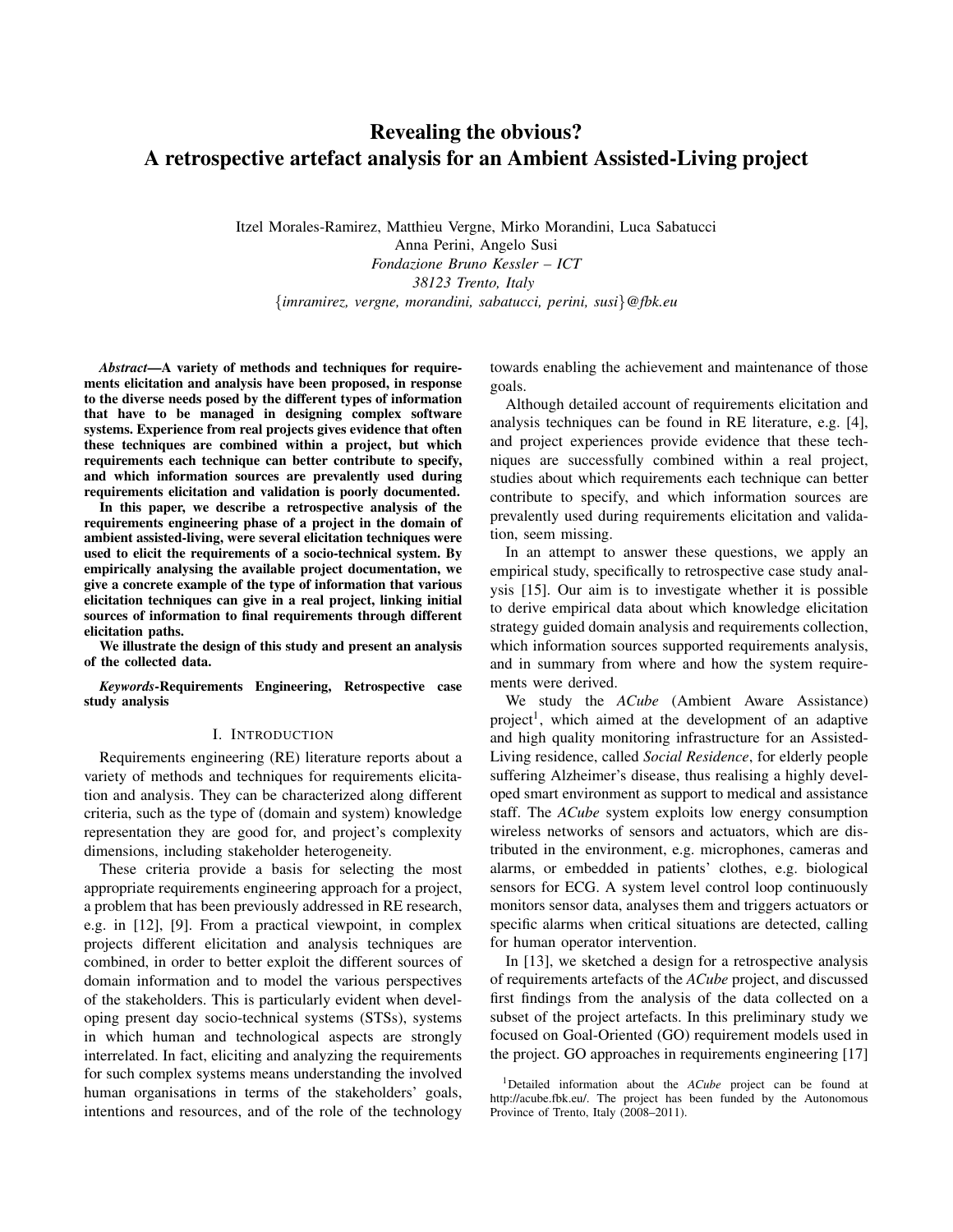provide concepts and techniques to model social actors, their goals and mutual dependencies for goal achievement. They have been applied in real projects in the health care domain such as [2] and [1], confirming their usefulness to understand such complex domains and to elicit the requirements for STSs in these domains.

In *ACube*, GO modeling was combined with User Centred Design techniques (UCD) [3], mainly because of the complexity of the project domain, with respect to the heterogeneity of the stakeholders of the social residences, which include patients and their relatives, social workers, managers and nurses. Results from the preliminary study motivated us to revisit and consolidate the design of the retrospective analysis of the project, and to execute it on the whole set of requirements artefacts, in light of the specific requirements engineering process used in the *ACube* project.

The rest of the paper is organised as follows. In Section II, we discuss related work. In Section III, we give an overview of the requirements engineering process that was adopted in the *ACube* project. In Section IV, we illustrate the design of the proposed empirical analysis with the possible measures. We present and discuss results extracted from the available documentation, in Section V, and conclude with Section VI.

# II. RELATED WORK

When starting a new project, selecting the appropriate RE techniques, in particular for requirements elicitation and analysis, is a key task towards getting good requirements specifications.

The comprehensive survey review on empirical research in requirements elicitation by Dieste et al. [4] derives some conclusions on the relative usefulness of different elicitation techniques, e.g. structured interviews gather more information than unstructured interviews; unstructured interviews gather more information than sorting and ranking techniques; and interviewing is cited as the most popular requirements elicitation method. In [12], a framework is presented, which aims at assisting requirement engineers to perform the selection of the adequate technique, on the basis of six factors, including purpose of requirements, and knowledge types. However, the authors of this work argue that several elicitation techniques have to be combined for capturing requirements in complex software systems, such as STS, in a satisfactorily manner. An analogous framework is proposed in [16], which points out the communication dimension as a key criterion against which to perform method selection. In [8], a characterisation of elicitation techniques is proposed, exploiting an ontology of situational characteristics, which can help analysts in understanding similarities and differences between techniques and in selecting one according to the project domain characteristics.

The above mentioned works give useful hints on specific RE techniques but are less useful to characterise the effectiveness in combining different RE techniques in a given project. For this reason, in our work we are considering a retrospective analysis of a project in which different RE techniques have been integrated, with the aim to get empirical evidence about the effectiveness of their combination, rather than on each individual technique.

For defining our study, we referred to empirical software engineering literature, and specifically to works on postmortem analysis. A review made by Dingsøyr [5] discusses three methods for conducting postmortem analysis, with the objective to "create a culture that promotes continuous learning and fosters the exchange of experience" in an organisation. This work highlights that the central element in knowledge transfer is the dialogue and discussion for discovering what aspects of the process could be improved. Recommendations are given basing on the difficulties found. In practice, during retrospective meetings the objectives and deliverables of the project are revisited together with the process followed in the project. Differently, in our study, we will focus on available project artefacts and involve project analysts only to clarify doubts and to get a deeper understanding of the requirements engineering process adopted. In this respect, our approach is more similar to the one adopted in [11], where a retrospective study devoted to defect analysis is realized by exploiting available project artefacts that represent sources of knowledge (in this case the root causes) and code defects, respectively.

For the design of our study we follow empirical software engineering guidelines, as reported in [15], [6], [18].

## III. REQUIREMENTS ENGINEERING IN *ACube*

In the *ACube* project, two main aspects influenced the definition of the requirements engineering process: first, the need of managing the trade-off between cost containment and improvement of quality of services in a specialised centre for people with severe motor or cognitive impairments, such as the involved social residences; second, the fact that the project consortium had a multidisciplinary nature, due to the involvement of software engineers, sociologists and analysts. Moreover, social residence professionals representing end-users were directly engaged in the project's design activities.

The joint use of both UCD [3] and GO approaches [7] allowed to manage the multidisciplinary knowledge between stakeholders by balancing their needs and technical constraints, and in parallel by ensuring the validity, completeness and traceability of requirements. By contract, the requirements analysis phase of the project had a strict deadline of six month after which the technological team needed to receive the requirements to start the system development.

# *A. RE Methods and Techniques*

In *ACube* we exploited the *Tropos*goal-oriented methodology [7], which relies on a set of concepts, such as actors, goals, plans, resources, and dependencies to formally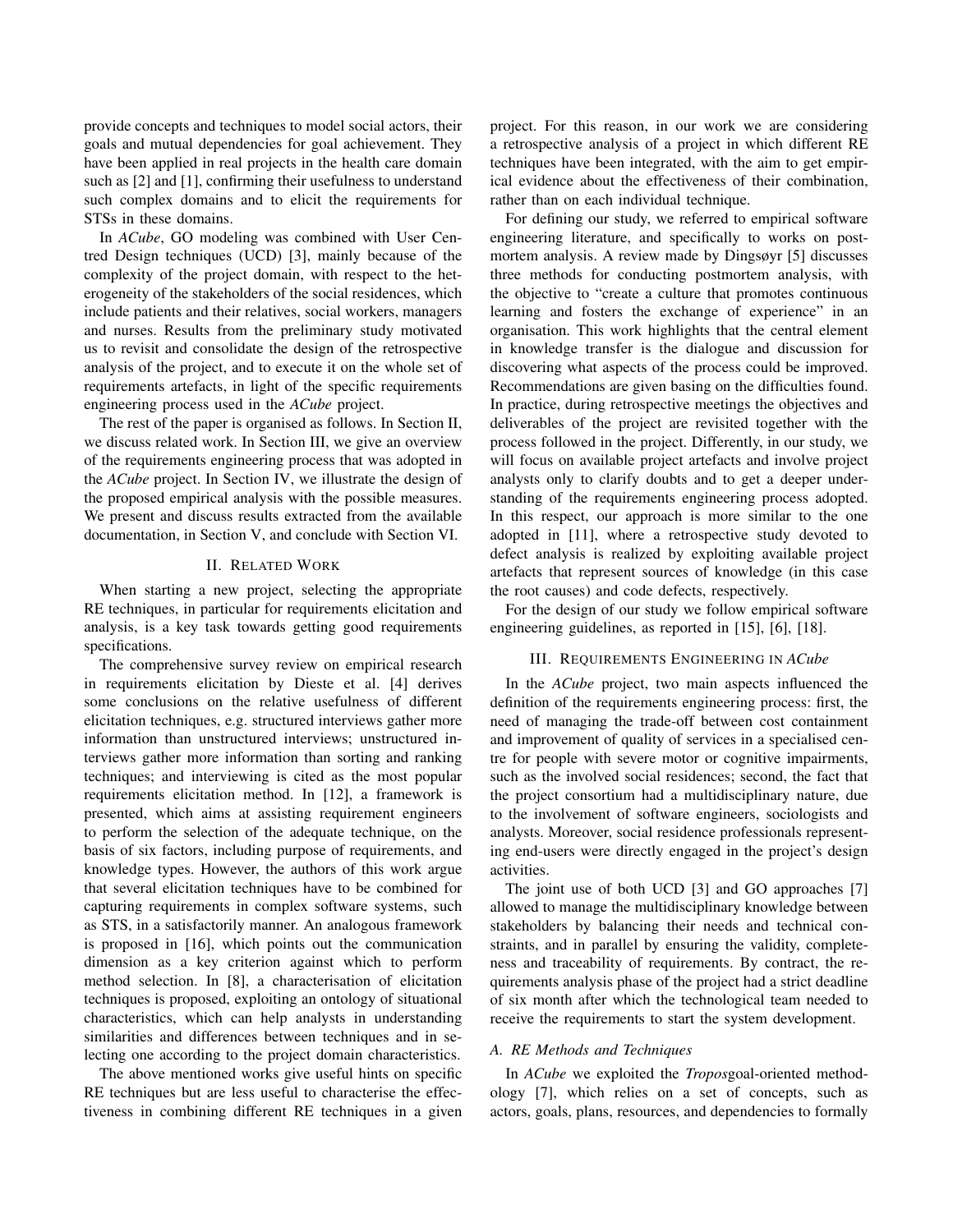represent the knowledge about a domain and the system requirements. An actor represents an entity that has strategic goals and intentionality within the system or the organisational setting. Goals represent states of affairs an actor wants to achieve. A plan (also activity) is a means to realise a goal. Actors may depend on other actors to attain some goals or resources or for having plans executed. Tropos distinguishes five phases in the software development process: Early Requirements, where the organisational domain is described, Late Requirements, where the system-to-be is introduced in the organisation, Architectural Design, Detailed Design and Implementation.

The elicitation in the field was mainly carried on via UCD techniques. This design approach assures early focus on users, tasks and environment, active involvement of users in the design process. UCD exploits a series of well-defined methods and techniques (from social sciences and psychology) for analysis, design, and evaluation technologies (such as contextual inquiries and scenarios). Techniques used are the analysis of the existing documentation, brainstorming, structured and unstructured interviews, direct observation, questionnaires, goal modelling, and scenario analysis.

In *ACube*, the major sources of domain knowledge were the interviews with the domain stakeholders (in particular, operators, doctors and managers), and the domain document, in this specific case the *Carta dei Servizi* (CS) that describes the services the social residence is committed to give to the patients and to their families and the major activities to be performed to set them up.

*Scenarios* are stories about people carrying out activities and are used as an instrument to describe instances of behaviour of the system, but their use ranges for several purposes and it is aimed at very different concerns. We distinguish two types of scenarios used at different stages of the process: *activity scenarios* describe a context in which stakeholders act with the aim of summarising, clarifying and reasoning on the collected information, while *technological scenarios* envision the behaviour of a given technology in the context of the project.

# *B. RE Process and Artefacts*

The process followed during the project is detailed in [10], while Figure 1 depicts a view on the process in terms of the main artefacts, used and produced, in process steps. First step in the process is domain understanding, which started with the analysis of the *Sources*. These sources, domain documents and interviews were analysed via *goal oriented techniques*. In this step data coming from the domain is shared across the team and becomes knowledge. So, actors, goals and activities of the organisation are retrieved. Moreover, *criticalities*, which are important events in the organisation, were discovered both from the analysis of the sources via UCD techniques and the Tropos goals and tasks. Such *criticality* can be identified in domain documents and



Figure 1. A sketch of the *ACube* requirements engineering process artefacts. Arrows links artefacts that represent respectively input and output in a process step (iterations for refinements not displayed).

interviews, by considering breakdowns in users' job and procedures or in the use of artefacts. This criticality is documented by putting together narrative description with goals of the model. Each criticality represents a view of the organisation model that focuses on highlighting users, goals and activities to face with a relevant situation, where the system can help to the organisation.

The major results of the elicitation and analysis phase have been the definition of a set of *activity and technological scenarios*. In particular, *ACube* system might provide four different activity scenarios: (i) "localisation and tracking of the patients and operators in the residence", (ii) "identification of the behaviour of the patients", (iii) "coordination of caregivers activity with a (semi) automatic report system", and (iv) "therapy management and administering".

Out of these scenarios and of the Tropos diagrams a set of *system and technical requirements*, functional and nonfunctional requirements, has been generated. A validation session was organised with some of the stakeholders, including 3 managers and 8 operators of nursing homes previously involved in the early exploration phase. The goal of these sessions was the assessment of the validity, acceptability and feasibility of the requirements.

### IV. EMPIRICAL STUDY DESIGN

We perform a retrospective artefact analysis of the *ACube* project, retrieving and analysing the available project documentation, which describes the requirements artefacts discussed in the previous section.

To carry out this analysis in a structured and generalizable way we design an empirical study, which is based on the following three research questions:

- RQ1. How did the different information sources contribute to the identification and modelling of the diverse artefact captured in early-requirements documentation (i.e. goal models and criticalities descriptions)?
- RQ2. In which ways did the information sources and the early-requirements artefacts (elements of the goal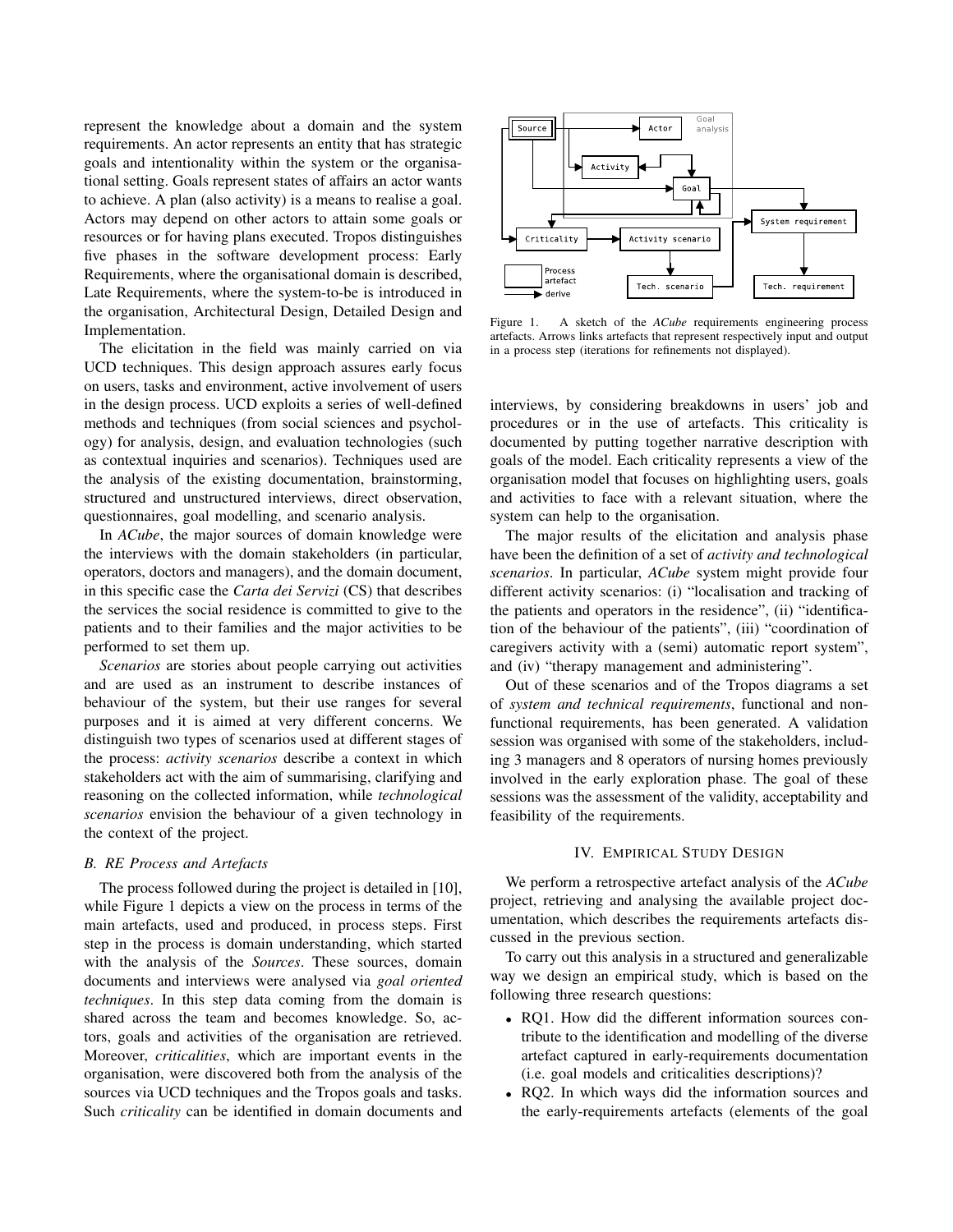models, scenarios) contribute to the elicitation of system requirements?

• RQ3. Does the requirements elicitation process (artefact view), as reconstructed from the empirical analysis of the available documentation, comply with the theoretical process envisaged for the project?

Measures. These questions will be answered applying metrics obtained by performing an analysis on all the available documentation. First, we retrieve the early-requirements artefacts (e.g. actor, goals and plans in goal models and scenarios) used in the project and the traceability links between them (and the documentation that contain their description), which were recorded by the project analysts. These artefacts and the relationships among them, which can be deduced by the traceability links, can then be visualized in a diagram that gives a qualitative reconstruction of the artefact dependencies within the process.

For answering to  $RQ1$  we perform a quantitative analysis on the documentation by counting the available elements in the early-requirements artefacts and the respective sources, identified in the documentation. Second, from the available information we try to rebuild a Tropos early-requirements model, with its actors, hierarchies and dependencies, to get a more detailed view on the goals and tasks of each actor in the organisation.

For the second research question, we complete the previous analysis, with the available links going from the earlyrequirements elements to the requirements. The objective now is to identify and study the different paths recorded during the project that go from the initial sources to the final requirements. By analysing and counting all the links, we can infer to what extent the requirements are related to the actual early-requirements elements and, transitively, to the initial sources.

To answer to the third research question, RQ3, we take the information retrieved from  $RQ1$  and  $RQ2$ , with a particular attention to the available traceability links between the various artefacts. We compare the elicitation process resulting from these data with the theoretical process, described in Section III (Figure 1), and highlight the differences. Moreover, the empirical data retrieved regarding the various requirements analysis artefacts is used to verify the compliance of the theoretical process performed against the one reconstructed from the empirical study.

# V. DATA AND ANALYSIS

The analysis of the available *ACube* documentation is performed following the design described in Section IV.

#### *A. Data Collection*

We collect all the available documentation on the project: spreadsheets containing lists of early-requirements elements with their links, transcription of interviews and documents textually and visually describing discovered criticalities and



Figure 2. Elements and traceability links identified analysing the available documentation of the *ACube* project.

scenarios. Besides this, we discuss with the analysts for clarifying part of the data and also for refreshing the knowledge acquired during the experience of the elicitation phase.

## *B. Analysis*

The analysis starts with the processing of the tables contained in the spreadsheets by putting together all the links between the sources along with early RE elements e.g. actors, plans (*activities*), goals, and criticalities— and the final requirements. With the union of these elements we elaborated the diagram in Figure 2. It is worth to be mentioned that criticalities led to the elaboration of scenarios, including both activity and technical scenarios, whereas goals and technical scenarios were the motivation of the system requirements. Besides this, the diagram shows a 1-to-1 relationship between activity scenarios, which deal with the organisation as it is, and technical scenarios, where the new system is introduced. This relationship was not explicitly stated in the traces of the project, but an in-depth reading of the traceability links shows us they are dealing with the same purpose.

Concerning the initial information sources (i.e. domain document and interviews), the interviews produced the larger amount of elements for the early-requirements goal model, as shown in Table I. Looking deeper at the results, we notice that the domain document was the major source of information for discovering the activities to be performed. This finding can be explained considering the fact that the activities represent services that are offered by the actors of the residence to the patients and to the external actors, such as families and control authorities.

Regarding the actors, only few of them are explicitly described in the domain document, since a social residence has the freedom of establishing by itself several roles in the organisation, and just a few roles are fixed at governmental or institutional level. Looking at the single interviews, most actors are added by the first two (held with the coordinators of the structure), which seems reasonable because these stakeholders know the organisational structure at best. In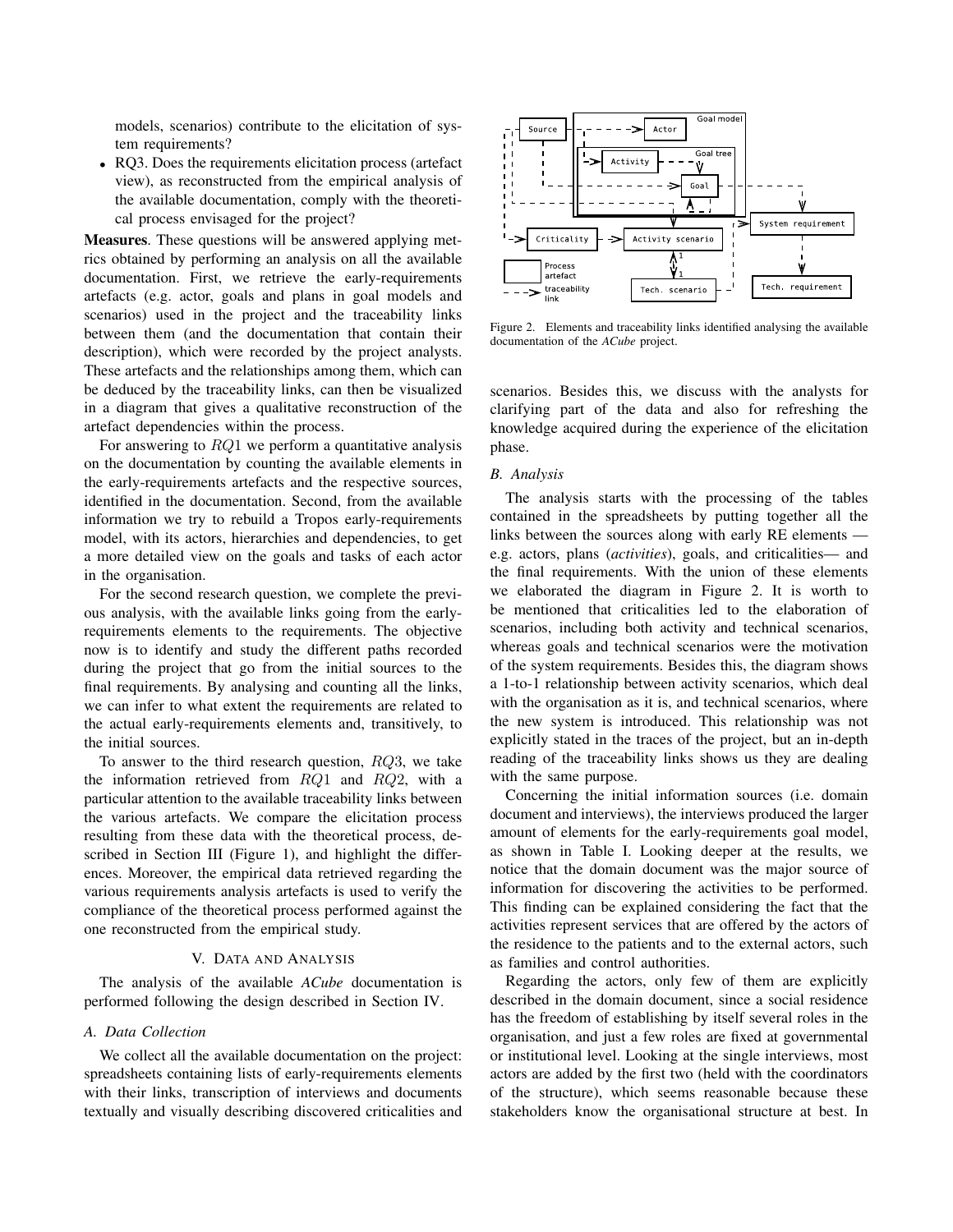| Information source                                | Early RE elements | actors | tasks (activities) | resources | goals | criticalities | sum |
|---------------------------------------------------|-------------------|--------|--------------------|-----------|-------|---------------|-----|
| Domain Document Carta dei Servizi                 |                   |        | 24                 |           |       |               |     |
| <i><u><b>Interviews</b></u></i>                   |                   | 18     |                    |           |       |               |     |
| Tropos Early Requirements Model                   |                   |        |                    |           |       |               |     |
| Elements found using more than one source         |                   |        |                    |           |       |               |     |
| Total number of elements used in the Tropos model |                   |        | 27                 |           | 24    |               | 90  |

Table I

CONTRIBUTION OF INFORMATION SOURCES FOR MODELLING THE TROPOS ELEMENTS.

contrast, most interviewed partners mentioned resources needed for their work, thus this resources were added to the model quite uniform throughout the interviews.

The goals were retrieved from various sources, in particular from the interviews with the coordinators. However, also a specialised worker, the physiotherapist, gave rise to nearly 15% of the goals, while the social workers did not directly help to reveal new goals. Twelve goals are retrieved indirectly because these goals do not come directly from the sources, but they emerged during the goal analysis phase (i.e. in the Tropos Early Requirements Model), thus the analysts saw the need for adding new goals. Finally, the 15 criticalities are identified through the interviews. This was the choice of the analysts for using interviews instead of the domain document. These criticalities were helpful for illustrating some scenarios of the project. Five scenarios were elaborated which cover from 1 to 3 criticalities. Some criticalities were not covered by any scenario because they were not considered by the analysts for the aim of the project.

Once the first analysis for the identification and counting of early RE elements is completed, we proceed to try to rebuild the early requirements goal model. We create the goal model including all the elements, an excerpt of the goal model is presented in Figure 3. Analysing this excerpt of the Tropos model internal to actor 3, we can identify that interview 2 and 6 contribute for the identification of 2 root goals, whereas during the ER analysis 1 root goal is identified along with its 3 internal goals. Meanwhile, interview 1 contribute with 1 task, both interviews 3 and 6 help for the identification of 1 task, as well as *Carta dei Servizi* together with interview 4 produce 1 task. On the other hand, *Carta dei Servizi* is the source of 2 tasks of the actor 3. From the completed Tropos model we confirm that out of the 12 goals which emerged only during the analysis, 7 are internal goals added to create links between tasks and high-level goals, and the 5 remaining goals are introduced bottom-up, as motivation for an activity. The internal goals are often tacit knowledge [12], which seems either too *obvious* or too *abstract* to the stakeholders, and has thus often to be added by the analysts during goal modelling.

Additionally, the Information Retrieval tool Lucene<sup>2</sup> is

used at the end of the reconstruction for searching key terms, (e.g. some words taken from goals' labels), in the digital documents and it gives us hints for the confirmation of some elements emerged during the analysis. The goal model let us state how the various layers are built exploiting different information sources. However we are not able to reconstruct the link between the goal model and the criticalities.

In this way we can answer to RQ1 by showing the quantitative relationship between the information sources and the identified elements. The number of elements gives us a clear reference of the contribution of each information source, whereas rebuilding the goal model help us to understand where the early RE elements come from.

For answering to the second research question we consider the rebuilt early-requirements goal model, and the list of 80 requirements (of which 57 are functional) as the output of the *ACube* requirements elicitation process (Figure 1<sup>3</sup>). The rebuilt elicitation process, shown in Figure 2, was studied, tracking all the paths describing the information flow between sources and requirements. Because of similarities (in the sense they give no additional information), some paths were merged during the study. In particular, we refer to *activity scenarios* and *technical scenarios* indifferently as *scenarios* because of their 1-to-1 relationship. Another simplification comes from the fact that, in the context of the *ACube* project, scenarios are strictly based on criticalities, and no specific information is inferred by considering the different path going through scenarios (with and without criticalities), separately. With these points highlighted, we identify 3 relevant paths between the sources and the requirements, passing through:

- goals
- activities and goals (going through the reconstructed *goal subtrees*)
- criticalities and scenarios

The first path highlights the relation given directly by the goals themselves. For instance, if we look at Figure 3, a source, i.e. *ER*, linked to the goal G14 is also linked to the requirements which come from G14. The second path is not simply the one displayed by the arrows in Figure 2

<sup>&</sup>lt;sup>3</sup>Notice that for this study we are not considering the technological requirements, which are also part of the output of *ACube* and provide a detailed specification of the technology chosen for realising the system.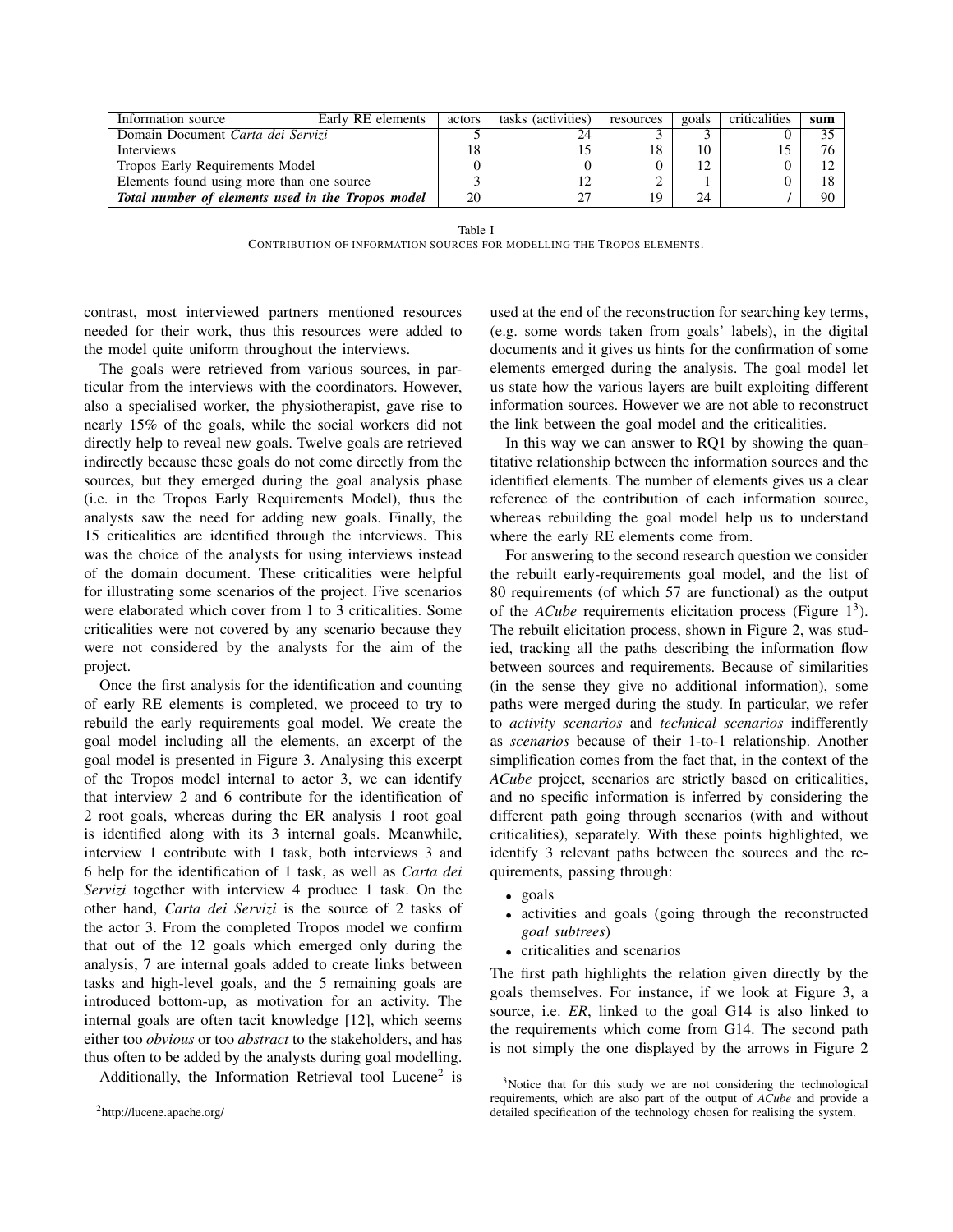

Figure 3. Excerpt of a Tropos diagram representing a nursing home, with an explanation of the various goal model elements and the associated major sources of information in *ACube*. Sources: *Int.* interviews, *CS Carta dei Servizi*, *ER* goals identified during the early RE analysis.

because, in a Tropos model, goals are potentially linked to other goals (subgoals) before to be linked to activities. For our study, we followed the path from sources to requirements through the subelements of the identified goals, aggregating all their sources. For instance, in Figure 3, the goals G15, G16, G17 and the activities linked to them are called the *goal subtree* of G14. For our second path, a source linked to one of the elements of this *goal subtree* is also linked to the requirements coming from G14. The third path is simply the combination of the one-shot arrows through the scenarios and the two-shots arrows through criticalities and scenarios (cf. Figure 2).

Table II, shows some relevant source-requirements links we got by studying the rebuilt elicitation process and Tropos model<sup>4</sup>. The headers of the columns identify the interviews (Int. 1-8), the domain document and the Early Requirement refinements (Early Req.). Following the goals path, we can see that requirements are mainly retrieved from only 2 interviews: 1 (aka the coordinator, whose it is the job) and 6 (aka the physiotherapist, because of a relevant remark which applies in several contexts). Then, they are hugely completed (around 40%) by Early Requirement refinements, all the other documents being almost unused (domain document included). At the opposite, if we look at goal subtree elements, requirements are mainly inferred from the domain document, before to be confirmed (and completed) by *all* the interviews.

However, whatever we look through goals or goal subtrees, the requirements are generally the same in both cases, giving a good way to confirm but not to complete. But there is something to notice in the case of the *ACube* project: a single remark coming from the physiotherapist interview ("act promptly in critical situations") is at the centre of a lot of links because of its relevance in several contexts. This position gives a high importance to the interview but it should be mitigated. Considering this point, a complementary analysis was done removing the physiotherapist interview. In this configuration, we can see some differences passing through goals or goal subtrees: some requirements are identified only from the domain document and the physiotherapist interview, but the domain document is not really used in the goal path. Thus, removing the interview, the requirements identified through the goals only path are significantly decreased. In this configuration, the goal subtree path appears as more complete than the goal path, because 8 more requirements are identified via the domain document. This can be simply explained by the exhaustivity of domain documents, describing details people do not think about during interviews.

Concretely, the remark of the physiotherapist, although it was given for a specific context, was generalised to other situations. This effect can be observed mainly due to the very condensed description of goals in a goal model and the missing (graphical) link to the information sources. Thus, these goals will be perceived by the analysts from a more abstract, high level viewpoint, and decomposed and operationalised accordingly. Moreover, the reliability of the available traceability links was not verified and could thus be a serious threat to validity for the whole analysis. However, for the remaining analysis, the full dataset is used.

Comparing the Tropos model paths (aggregation of goals and goal subtrees) and the scenarios path, we can see a complementarity in the traces: 8 requirements are traced back only through the scenarios and 12 requirements only through the goals paths.

For answering to our third research question, we compare the followed elicitation process, as it was described by the analysts (Section III and Figure 1) to the reengineered process that results from the empirical data retrieved from the project documentation, which resulted in the dependencies illustrated in Figure 2.

The sources for goal model entities seem to be very well documented (although, the documentation did not include goal models that corresponded to the data in the spread-

<sup>4</sup>For a complete description of the links, a detailed table is available at http://selab.fbk.eu/vergne/EmpiRE12/source-reqs-links.pdf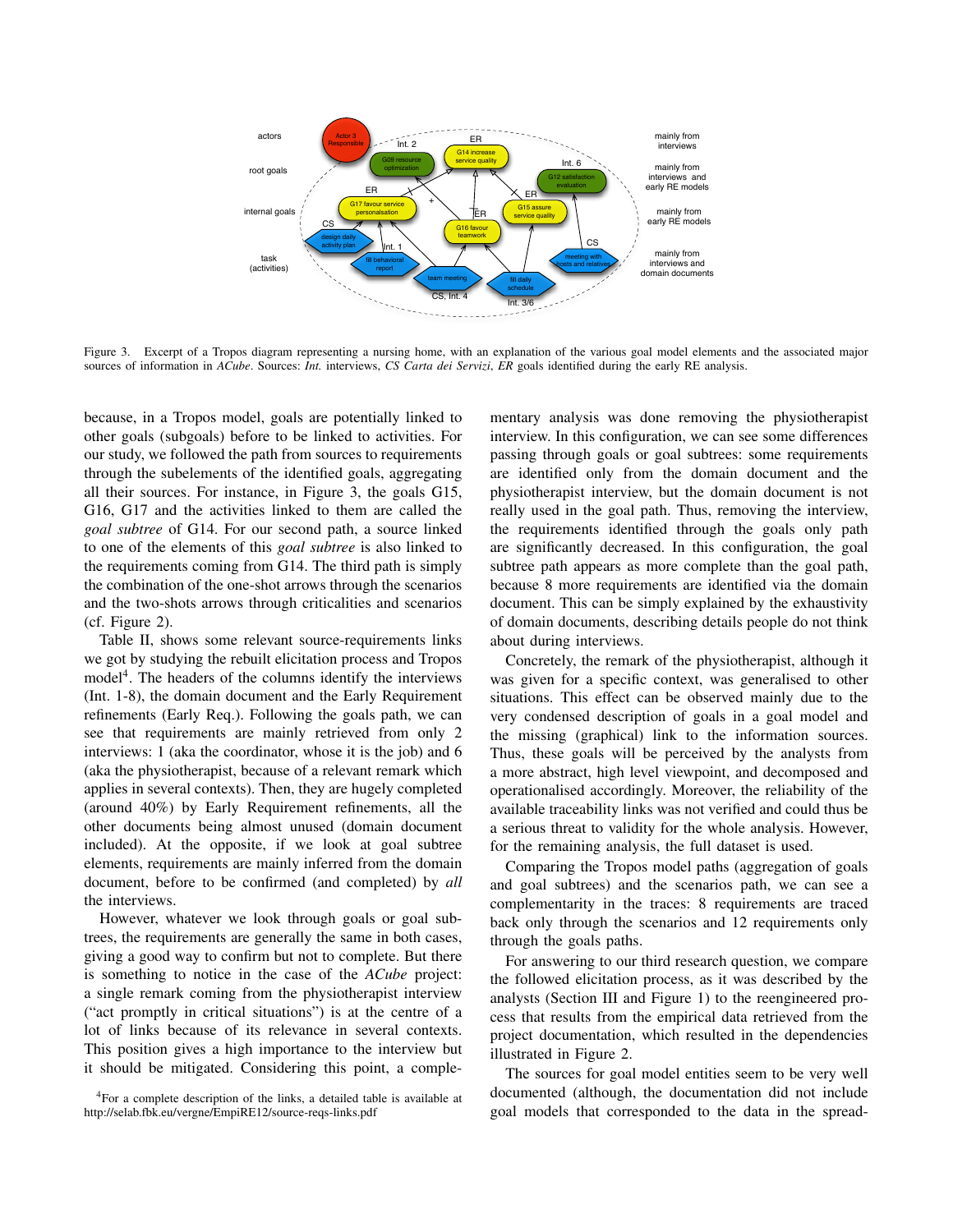| Path<br>Source        | Interview  | Int.    | Int.     | Int. | Int.                 | Int.     | lnt. | Int. | Carta dei Servizi | Early Req. |
|-----------------------|------------|---------|----------|------|----------------------|----------|------|------|-------------------|------------|
| through goals         | 10         |         |          |      |                      |          |      |      |                   |            |
| through goal subtrees | $\angle 3$ |         | 26       | 26   | 1 <sub>O</sub><br>10 | 26       |      |      | ر_ ر              |            |
| through scenarios     | 28         | 10      | ററ<br>20 |      |                      |          | 19   |      |                   |            |
| Sum                   |            | າາ<br>∸ | 54       | 26   | 10<br>10             | cc<br>ັບ | 24   | 42   |                   |            |

Table II

AMOUNT OF REQUIREMENTS TO WHICH EACH SOURCE IS RELATED TO, THROUGH THE DIFFERENT PATHS. MOST OF THE 80 REQUIREMENTS IDENTIFIED HAVE MORE THAN ONE SOURCES.

sheets), even if, lacking a history, it is difficult to understand where the goals came from, which define the first version of goal model as their source. Conversely, criticalities and scenarios do apparently not refer directly to the goal model, see Figure 1. Also with a textual analysis of the criticalities we were not able to reconstruct them objectively. Not all identified crititicalities were covered by the so-called activity scenarios. The technical scenarios, where the system-tobe is introduced, refer 1-to-1 to these activity scenarios. They are a main source for the requirements of the system. Moreover, the single requirements refer to goals as their "motivation". Notice, that these goals are modelled in the early-requirements model and thus describe the organisation as it is – i.e. the novel system is not yet introduced. A proper late requirements goal model, including the system actor, could only be reconstructed by inferring goals and actors from the textual description of the system requirements.

As a result, we can state that the well-structured and detailed documentation of the *ACube* RE process facilitated the detailed analysis and interpretation of the data in this retrospective study, and the resulting reconstructed data flow mostly resembled the process which was claimed to be followed by the requirements analysts, although some links were missing. The representation of the data in spreadsheets can thus be recommended to other projects of similar size, which do not use professional requirements tracking tools.

## *C. Discussion and Threats to validity*

The analysis of the project took advantage of a good process documentation which included tables with detailed traceability links. The mix of top-down and bottom-up elicitation confirms the method proposed in [7], was found to be appropriate for this project, but also lead to some incongruence in the multiple paths that can be traced from the requirements back to the information source.

Thus the documentation should be improved for next projects. To ease the reconstruction of the effective path from sources to requirements, it would be of benefit to record the history of models and spreadsheet entries, to capture the sequence of the sources analysed and decisions (addition, modification, deletion) made. Requirements tracking tools offer such functionalities for textual representations. Moreover, a challenge is to build and keep updated early- and late requirements (goal) models (and keeping them updated) would improve the traceability between requirements and motivating goals and help to understand the decisions made when introducing the new system into the organisation.

Regarding threats to validity, the literature in empirical software engineering [18] suggests an analysis of construct, internal, and external validity. According to [14], we analyse construct validity along the following three aspects: intentional, representation and observation validity. The first aspect concerns the selection of the constructs analysed in the study with respect to the objective of the study. In our case the objective was to investigate relationships between requirements engineering techniques and requirements. The constructs analysed were input and output artefacts of the requirements engineering techniques adopted in the project and the resulting requirements specification, thus confirming intentional validity. As for representation validity, the artefact analysis exploited traceability links among elements of the artefacts themselves that were recorded during the project. Observation was focusing on these links, and the quantitative measurements performed are defined in term of counting items, following these links. It is worth mentioning that a validation of the reliability of the recorded traceability links has been performed on a sample of artefacts, using the Lucene IR tool.

Internal validity threats may be identified looking at possible confounding factors related to participants, researchers, and instruments of the study. In our case the artefact analysis has been performed by the authors that were not involved directly in the *ACube* project. The two authors directly involved in the *ACube* project were interviewed to clarify some steps of the process. The measurements were performed manually.

External validity concerns the generalizability of the results, which for case study analysis led to controversial discussion (we refer here to [6]: "Misunderstanding 2: One cannot generalise on the basis of an individual case; therefore, the case study cannot contribute to scientific development." We believe that the *ACube* project can be considered a paradigmatic case of STS. In this sense, the results can be of interest for this type of system. Concerning the provided artefact analysis design, we believe that it can be applied to other case studies, provided the set of requirements engineering techniques adopted in the project, and input and output artifacts to these techniques are available.